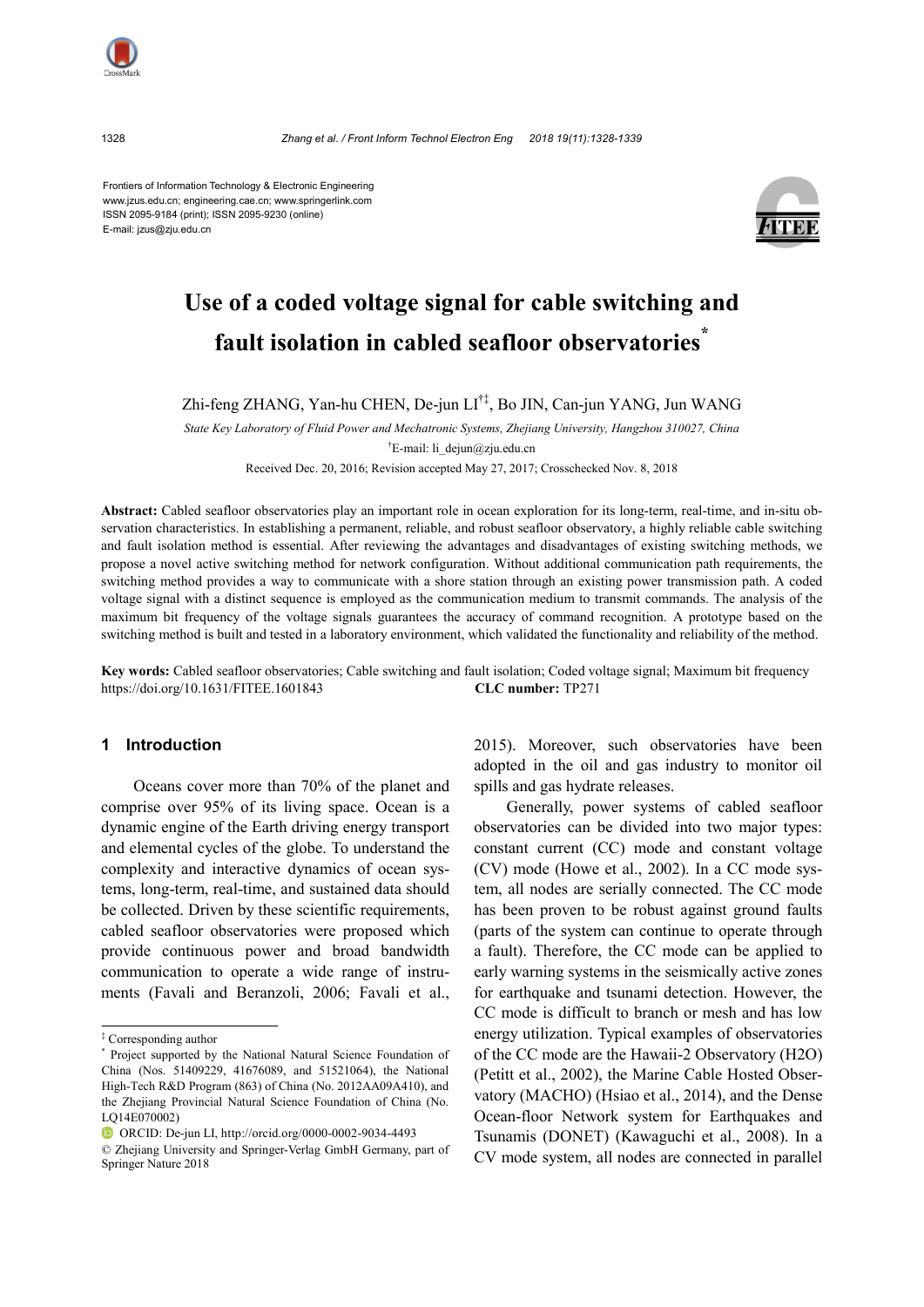and a node can be installed anywhere if a branch is needed in the network. The CV mode can deliver more power and is favored for more general sciencedriven observatories. However, the CV mode system will completely collapse with a single conductor fault. Typical examples of observatories of the CV mode are the Monterey Accelerated Research System (MARS) (Howe et al., 2006), the Seafloor Observatory (OBSEA) (Aguzzi et al., 2011), the North East Pacific Time-integrated Undersea Networked Experiments (NEPTUNE) Canada (Kirkham et al., 2003), and the Regional Scale Nodes (RSN) (Yinger et al., 2013). NEPTUNE and RSN are in some sense hybrids of the two modes that require enough current to keep repeaters and branch units (BUs) going, with constant voltage for observation nodes and most of the power. Dummy loads are often required to guarantee the current in the backbone.

Cabled seafloor observatories are in the preparation phase in China, motivated by scientific requirements. Several CV mode tree topology experimental observatories with a single node or two nodes have been constructed in the East China Sea and the South China Sea, which are forerunners of upcoming large-scale, regional, and multi-node observatories (Xu et al., 2011; Zhang et al., 2015). With an increase in the number of nodes, a network becomes less robust because any fault in the nodes or cable may force the network into a power collapse. Considering that field repair work in the sea requires weeks or months depending on the weather and sea conditions, a highly reliable cable switching and fault isolation method is essential to ensure that the network can partly operate even in the presence of faults.

In this study, we focus on the design of a switching method for a CV mode network. A tree topology network is the simplest CV mode network. A ring or mesh topology can be a combination of several tree topology networks. We use the tree topology network as the application platform. The main features of the network are as follows (Fig. 1):

1. The network is composed of a shore station (SS), a submarine electrical/optical cable with a single conductor, BUs, and observation nodes, including primary junction boxes (PJBs), secondary junction boxes (SJBs), and terminal instruments (TIs).

2. Monopolar, negative, and high-voltage power

(normally −10 kV) delivered through the cable with seawater as the return path is applied to reduce anode electrolytic corrosion, power loss, and construction loss (Chen et al., 2013).

3. A cluster of fibers carried in the hollow core of the cable can provide a high-bandwidth communication for the network.

4. Each observation node connects to a singleconductor spur cable branch from the backbone cable through BUs. The spur cable terminates with a cavity where copper and fibers are separated before routing to PJBs.

5. High-voltage power is reduced to a conventional level and then distributed to TIs, such as sensors and cameras, in the observation nodes.



**Fig. 1 Structure of a constant voltage (CV) tree topology cabled seafloor observatory**

Theories and methods of fault isolation are quite mature for terrestrial electrical systems. However, these methods are not suitable for cabled seafloor observatories due to the specific nature of the submarine environment: (1) No compact off-theshelf interrupters applied in terrestrial direct current (DC) electrical systems have shown a good performance in switching off DC currents at high voltage; (2) The monitoring system and power system are independent in a terrestrial electrical system (Tang and Ooi, 2007; Kempkes et al., 2011). However, the monitoring system of a submarine network is configured depending on the construction of the power system. This dependence means that an SS cannot control interrupters when a power system failure occurs.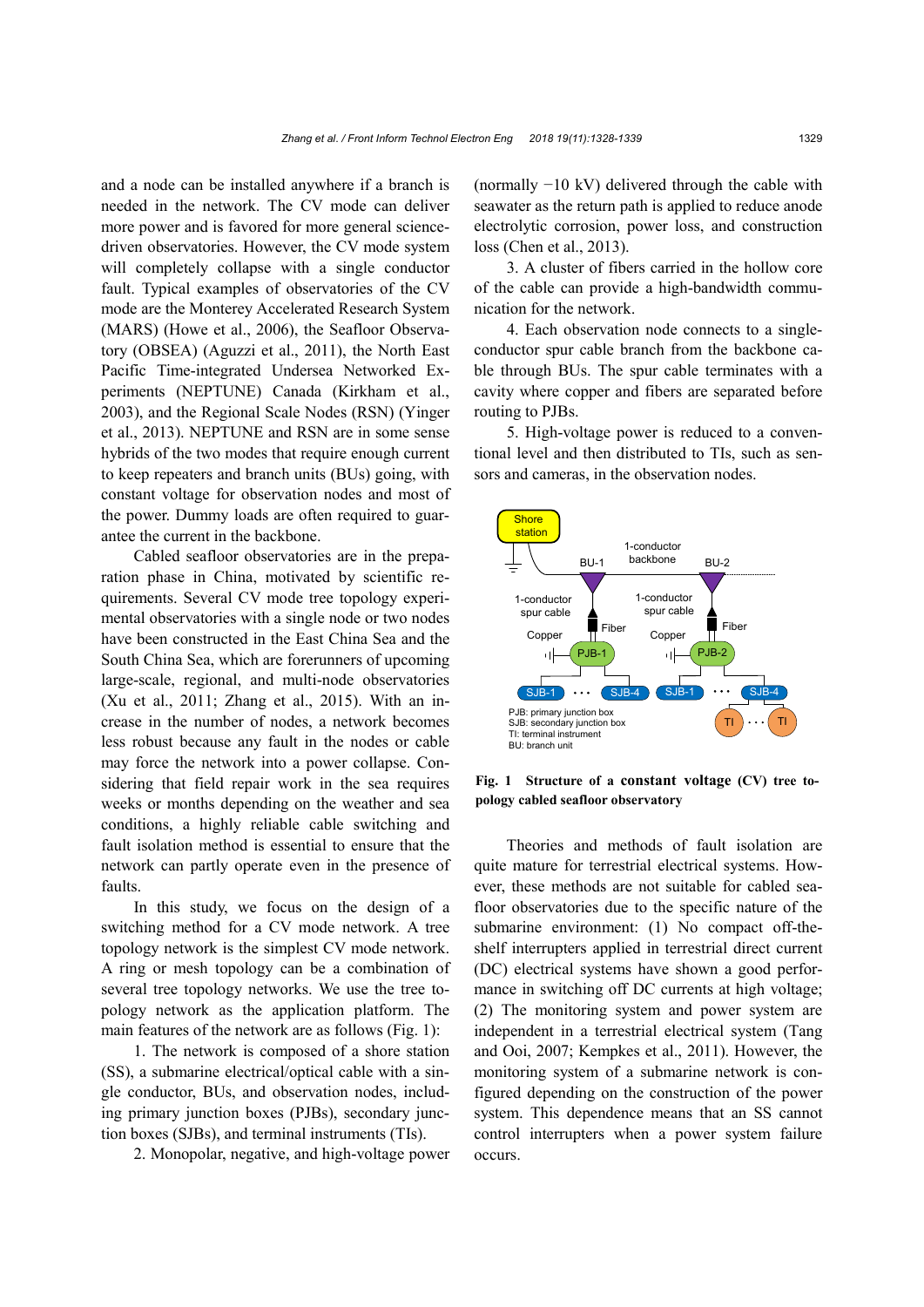Some studies have been conducted on cable switching and fault isolation for submarine DC networks. El-Sharkawi et al. (2005) and Lu and El-Sharkawi (2006) proposed two switching methods: one in which interrupters are controlled by the adjacent node (version 1) and the other in which interrupters are controlled through changing the voltage level and polarity (version 2). Optical supervisory control was proposed to control the interrupters (Thomas et al., 2013). This method is applied with a single conductor cable in the NEPTUNE Canada by Alcatel. Each design has advantages and disadvantages (Table 1). Chen et al. (2015) proposed an active controllable switching method based on discrete current as the command signals. However, subject to the maximum tolerable voltage and current of the cable and main components, the number of switching systems within a network is limited and cannot satisfy the needs of large-scale (tens or even hundreds of nodes) regional cabled seafloor observatories. We propose a novel active controllable switching method with a coded voltage signal as the communication medium. This switching method retains the merits of the former design and solves the problem of the limited number of nodes.

# **2 Design of the switching method**

### **2.1 Concepts of the switching method**

In this study, a coded voltage signal through the existing power transmission path is employed as the communication medium to transmit commands to the interrupter. No extra cable or device needs configuration, and therefore the cost is reduced. To distinguish from the normal function of the network, the switching systems work with the positive voltage supplied by the SS, whereas observation nodes work with the negative voltage.

Fig. 2 shows the application of the switching method in a CV mode network. The switching system is applied to the network in a parallel manner with seawater as the return path. For a tree topology network, one switching system with two interrupters is used to switch off the DC current for the backbone cable and the spur cable in BUs. For a ring or mesh topology network, two switching systems are required on each side of the backbone cable in BUs because the current may flow from either side. In addition, each switching system controls two interrupters.

| Switching method                           | Advantage                                                                                                                     | Disadvantage                                                                                                                                                                   |
|--------------------------------------------|-------------------------------------------------------------------------------------------------------------------------------|--------------------------------------------------------------------------------------------------------------------------------------------------------------------------------|
| El-Sharkawi et al.<br>$(2005)$ (version 1) | Communication occurs among SS, nodes,<br>and BUs. Thus, all the interrupters are<br>actively controllable and their status is | A failed node can interrupt the controller's power<br>supply and cause failure to large sections of the<br>network.                                                            |
|                                            | observable.                                                                                                                   | Arcing and restrikes of the interrupters need to be<br>prevented as the system operates at $-10$ kVDC.<br>Version 1 is sensitive to low impedance faults on<br>backbone cables |
| Lu and El-Sharkawi<br>$(2006)$ (version 2) | Any node failure can be isolated and the<br>rest of the network maintains its function.                                       | Operations of the interrupters are autonomous and<br>not actively controllable.                                                                                                |
|                                            | Arcing and restrikes of interrupters are<br>avoided.                                                                          | Status of the interrupters is not observable.                                                                                                                                  |
| NEPTUNE optical<br>control                 | Communication exists between the SS and<br>BUs. Thus, all the interrupters are ac-<br>tively controllable and their status is | Arcing and restrikes of interrupters need to be pre-<br>vented as the system operates at $-10$ kVDC.<br>Switching system is highly complex and costly                          |
| Switching method                           | observable<br>Interrupters are actively controllable.                                                                         | with the DC converter and optical devices.<br>This method is suitable only for tree topologies                                                                                 |
| proposed by Chen                           | It is robust to low impedance faults of                                                                                       | without multiple branches.                                                                                                                                                     |
| et al. (2015)                              | backbone cables.<br>Arcing and restrikes of interrupters are<br>avoided.                                                      | The number of switching systems is limited, subject<br>to the maximum tolerable voltage and current of<br>the system.                                                          |
|                                            |                                                                                                                               | Status of the interrupters is not observable.                                                                                                                                  |
| Method proposed in                         | Interrupters are actively controllable.                                                                                       | Status of the interrupters is not observable.                                                                                                                                  |
| this study                                 | Arcing and restrikes of interrupters are<br>avoided.                                                                          | This method is sensitive to low impedance faults on<br>backbone cables.                                                                                                        |

**Table 1 Comparison of the main characteristics of several switching methods**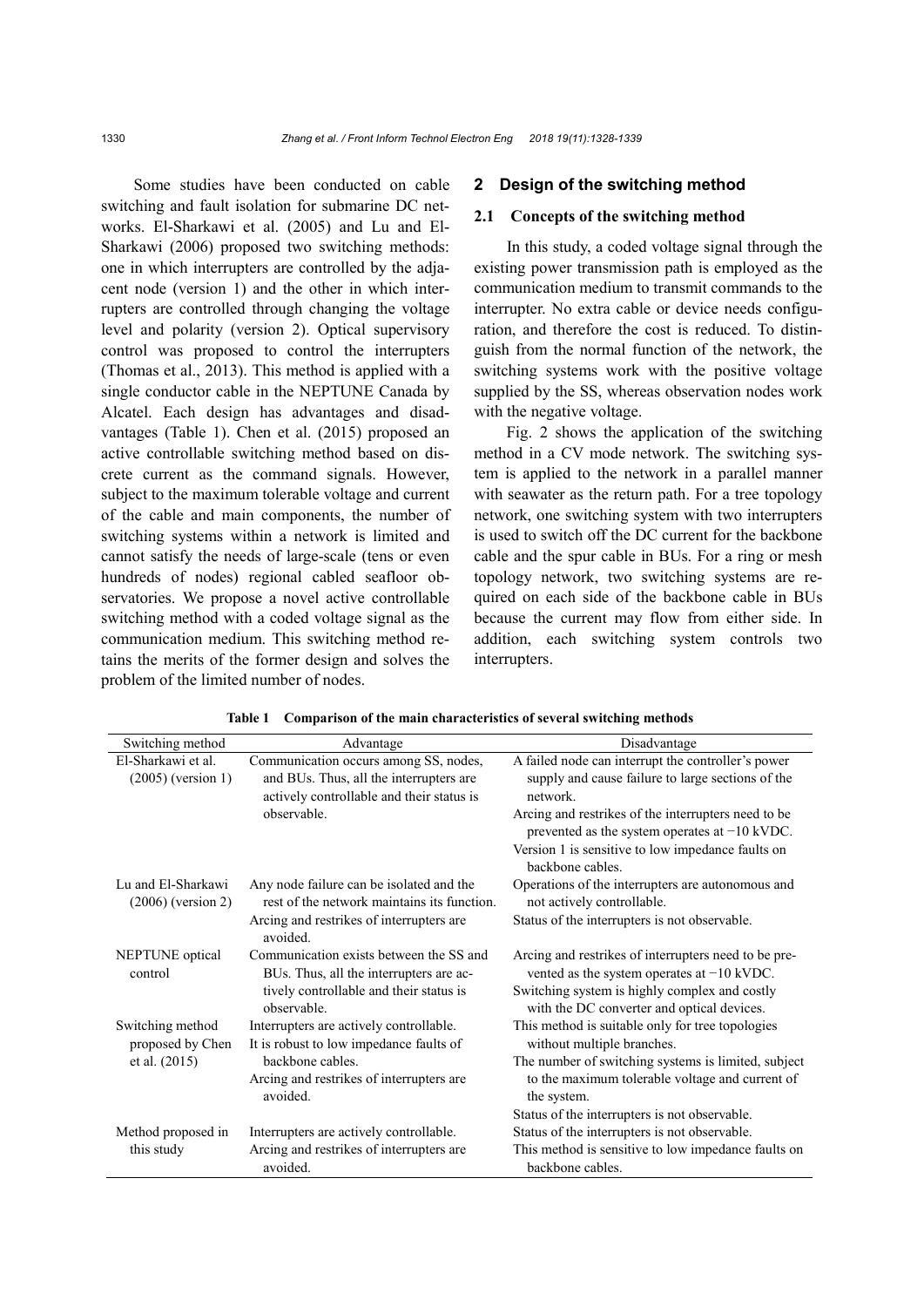

**Fig. 2 Application of the proposed switching method in a CV mode network: (a) tree topology; (b) ring or mesh topology**

A coded voltage signal consists of two signals imposed on DC voltage: high-level voltage representing code '1' and low-level voltage representing code '0'. Various combinations of codes '1' and '0' represent various commands based on the communication protocol. Regardless of the change in voltage levels, the switching system can always acquire a stable power supplier from the backbone cable to energize itself and latch the interrupters.

Fig. 3 shows the control logic of the switching method. The programmable power source in the SS controlled by the computer supplies the submarine cable with a series of different voltage levels as the command signals, based on the communication protocol. The command signal is sampled and transmitted to the switch controller, which is a logical circuit composed of a comparator, microcontroller unit (MCU), and drive circuits. Sampled signals are translated into standard digital signals for the MCU through the comparator. Finally, the MCU resolves the command signal and controls the drive circuit to trigger the operation of the interrupters.

# **2.2 Switching system based on the coded voltage signal**

The main components of the switching system are as follows (Fig. 4):

1. Two latch-type vacuum interrupters S1 and S2 route the backbone cable and spur cable through high-voltage diodes D4 and D2, respectively. Each interrupter has two companion solenoids that are electrically isolated for closing and opening, separately.

2. The switching circuit consists of a switch controller, two closing solenoids (S1\_C and S2\_C), two opening solenoids (S1\_O and S2\_O), two voltage sampling resistors  $(R_{\text{sam1}}$  and  $R_{\text{sam2}})$ , a current limiting resistor  $(R<sub>CL</sub>)$ , a Zener diode (ZD), and a high-voltage diode (D1).

3. High-voltage diode D3 routes the backbone cable, which is parallel to S1 and D4. Note that D3 and D4 would not be required in a ring or mesh topology network.

4. The switching circuit connects to an electrode or directly to the metal case of BUs.



**Fig. 3 Control logic of the proposed switching method**



**Fig. 4 Switching system based on the coded voltage signal**

As mentioned before, the switching system works at a positive voltage to distinguish it from the normal voltage level required by the observation nodes (−10 kV to −6 kV). In the presence of the four high-voltage diodes, where D1 and D3 are in the opposite direction of D2 and D4, the current flows through D2 and D4 when the SS supplies a negative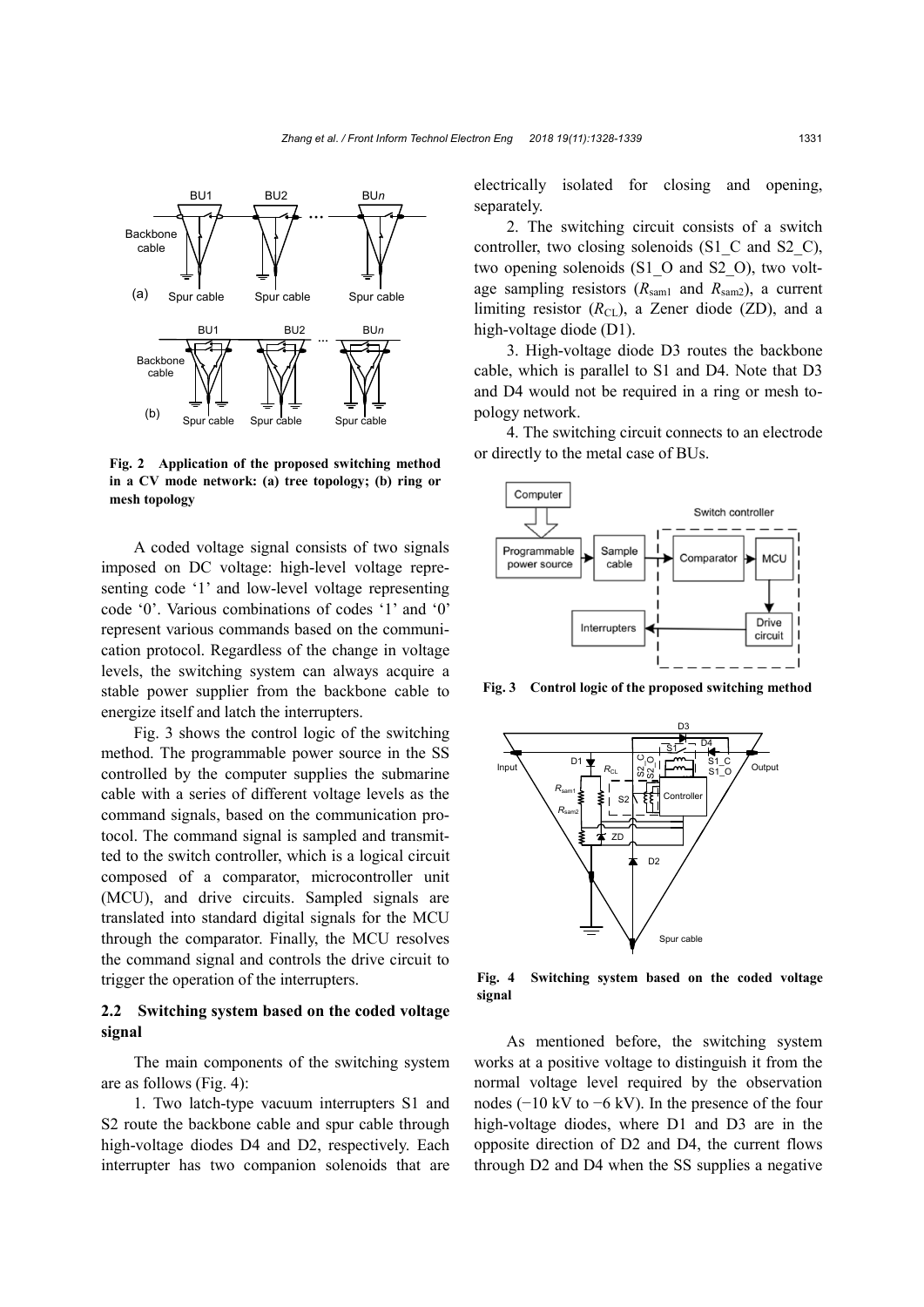voltage for the observation nodes to work. Correspondingly, the current flows through D1 and D3 when the SS supplies a positive voltage to the network. In this mode, all the switching systems are powered. One advantage of the design of the circuit is that because the positive current is cut off by D2 and D4, almost no current flows through the interrupter during the operation of the switching system. Therefore, switching of the DC current in high voltage and the arcing phenomenon can be avoided to maximize the lifetime of the interrupter and improve the reliability of the network.

 $R_{CL}$  and ZD limit the current level that flows through the switching system and supply a stable voltage to energize the switch controller.

Three basic operation modes of the switching method are used: normal, configuring, and fault location modes.

1. Normal operation mode. A negative constant voltage  $(-10 \text{ kV})$  is supplied by the SS and all nodes connected to the network work in their normal state, whereas the switching systems are disabled due to the voltage polarity. When a fault occurs, the network requires a stop and diverts into the fault location mode.

2. Configuring mode. The network would change to the configuring mode in a scenario of fault isolation or network reconfiguration. In this mode, an SS reverses the polarity of the voltage and varies the voltage value within two certain levels based on a defined communication protocol. The interrupters are bypassed, and thus the status of S1 and S2 does not affect the voltage on the backbone cable. The switch controller is powered by the voltage in the backbone cable and receives the command signal by sampling the voltage across resistor  $R_{\text{sam2}}$ . The corresponding interrupter would be configured after the switch controller identifies the command signal. All observation nodes are disabled in this mode.

3. Fault location mode: The network would be forced into fault location mode when faults occur. Several kinds of conventional faults may occur: function faults of nodes, ground faults, and break faults. A function fault of a node is often not serious enough to pull down the voltage below the threshold, but presents a failure of communication in the normal operation mode. Ground and break faults would cause a network shutdown. A break fault indicates

that the cable conductor is broken, but the insulation between the conductor and seawater is in the normal range. In the submarine environment, a break fault is often accompanied by a ground fault. Therefore, we discuss only the ground fault. The ground fault presents one or several weak points, such as shorted or low impedance to seawater. If a ground fault occurs in the spur cable or nodes, the switching systems are unaffected. The fault can be located using V/I measurement cooperating with the configuring mode. To locate the fault, all spur cables would be initially isolated from the backbone cable. Each spur cable connects back to the backbone cable and is energized with a negative low voltage (below the working voltage threshold of the nodes) according to the priority. A fault insulation resistance indicates a ground fault. However, if a ground fault occurs in the backbone cable, the switching system can do nothing, as the voltage level across the switching system cannot be accurately controlled to communicate with the switch controller in the configuring mode. When the fault is located, the network diverts to the configuring mode to isolate the fault.

## **2.3 Logic of command signal identification**

Fig. 5 shows the definition of communication protocol composed of code '1' or '0'. The communication protocol is divided into four parts: a start bit, data bits, a parity bit, and a stop bit. As the command signals on the power line are discrete, the switch controller is mostly in the sleep mode to reduce energy dissipation. The start bit is a special flag bit to separate valid information from slack bits. The start bit would activate the switch controller to receive the command signal from the SS. As the switch controller can be activated with only a falling edge, the slack bits are normally '1' and the start bit is '0'.



**Fig. 5 Definition of the communication protocol**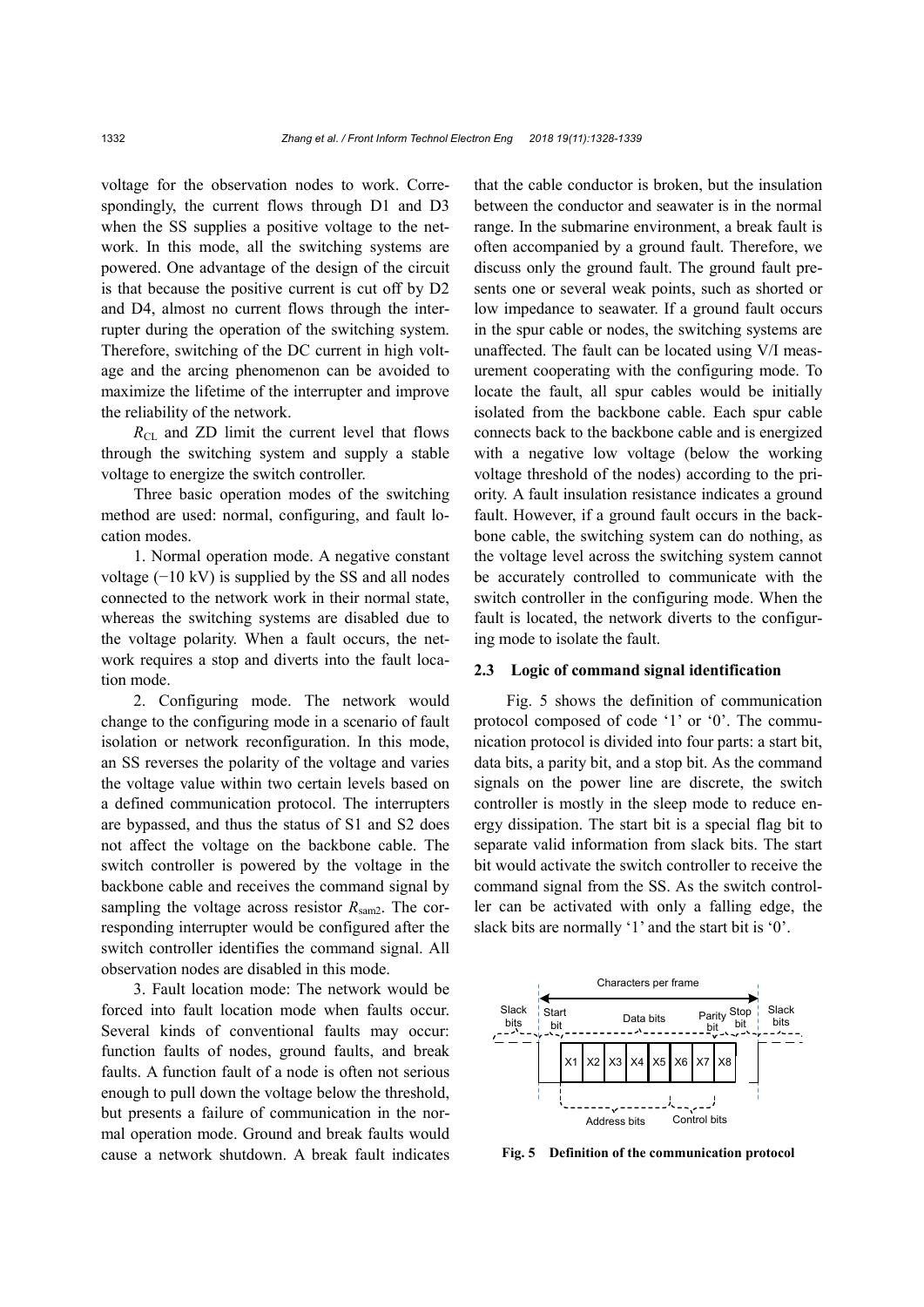Data bits are the main parts of the communication protocol and are composed of two parts: address bits and control bits. Address bits include address information, which is the license to control a specific switching system. Each switching system has a unique address identification (ID). A specific switching system responds to the command only when its address ID is consistent with the address information included in the command signal. In this case, five bits constitute the address bits. In particular, the communication protocol can control 30 switching systems  $(N=2<sup>5</sup>-2)$ , where '00000' and '11111' are error-prone and excluded). The space of the address bits is determined by the number of controllable switching systems. Control bits indicate the final desired status of the interrupter. Each bit corresponds to one interrupter. Therefore, two bits constitute the control bits in this case. For each interrupter, '0' indicates driving the opening solenoid and '1' indicates driving the closing solenoid.

The parity bit is employed to ensure that the received command signal is correct. In addition, parity check is adopted for this communication protocol. When the value calculated based on the data bits is consistent with the parity bit in the command signal, the switch controller would operate.

The stop bit is a flag bit to tell the switch controller that the command signal is over. Then the switching controller would start to latch the interrupter to the right position. In this study, we select '0' as the stop bit.

In the workflow of the switching system (Fig. 6), several judging procedures are performed to ensure that the right switching system accurately latches interrupter to the right position. Any incorrect or faulty decision result would lead the switch controller to return to the sleep mode and wait for the next command signal.

Accurately sampling the command signal and reducing bit error rate are significant in controlling switching system operation. However, some disturbances are unavoidable. For example, an electrical fluctuation or impulse caused by the environment or power source may generate a false start bit to the switch controller. In addition, the delay variation of electrical signals caused by parasitic parameters of the cable may result in an incorrect sampling result. An appropriate sampling method and bit frequency of the command signal would reduce the bit error and guarantee command recognition.



#### **Fig. 6 Workflow of the proposed switching method**

By comparing the advantages and disadvantages of several sampling methods in terms of off-the-shelf serial asynchronous communication, a 16 times sampling frequency was employed as the sampling method in this case. The sampling frequency is 16 times the bit frequency of the command signal (Fig. 7). When capturing the falling edge of the signal, the switch controller continuously samples a low-level signal at least eight times to ensure that the low-level signal is the true start bit, avoiding the disturbance of a false start bit caused by interference signals (Kevin, 1996). Thus, each bit would be judged using the 16 samples per data. If more than eight high-level signals exist in the 16 samples per data, the bit is judged as '1'; otherwise, the bit is judged as '0'.



**Fig. 7 The sampling frequency which is 16 times the bit frequency of the command signal**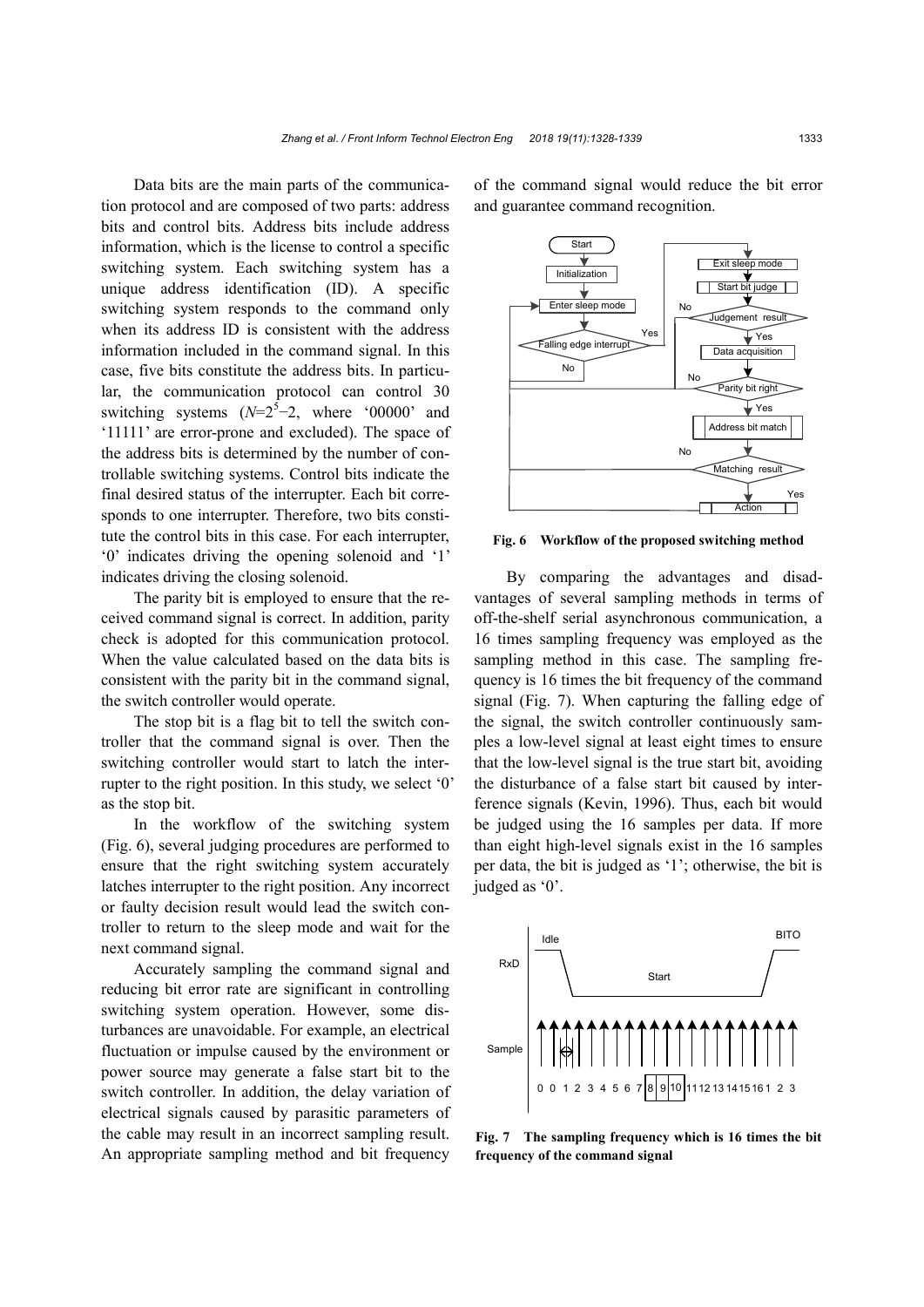Define  $f_C$  as the bit frequency of the command signal (corresponding cycle  $T<sub>C</sub>$ ) and  $f<sub>S</sub>$  the frequency of a sample clock (corresponding cycle  $T<sub>S</sub>$ ). We can obtain

$$
f_{\rm S} = 16 \times f_{\rm C},\tag{1}
$$

$$
T_{\rm C} = 16 \times T_{\rm s}.\tag{2}
$$

Practical electrical/optical submarine cable used to construct the network has parasitic parameters of resistance (0.98 Ω/km), capacitance (0.179 μF/km), and inductance (0.37 mH/km), in the condition of 20 °C and standard atmospheric pressure. The existence of parasitic capacitance and inductance would hinder the variation of electrical signals in the cable, and thus present a delay time  $T_{\text{delay}}$  between two different voltage levels. To ensure the sample accuracy, sample cycle  $T_S$  must be larger than  $T_{\text{delay}}$ .

 $T_{\text{delay}}$  is determined by the parasitic parameters of the submarine cable. As the parasitic parameters of each kilometer of cable are nearly certain,  $T_{\text{delay}}$  is determined by the cable length. To determine the relationship between  $T_{\text{delay}}$  and the cable length, mathematical modeling of the cable was carried out using Matlab. Detailed analysis using RLC circuits (simple models composed of resistors, inductors, and capacitors) has been adopted by Grainger and Stevenson (1994). In this case, low frequencies required only evaluation; therefore, a simplified one-section RLC circuit was employed to model cables of a variable length (Fig. 8). A 1000-km cable was used as an example and the model included a serial 1000-Ω resistor, a serial 370-mH inductor, and a parallel 160-μF capacitor.



**Fig. 8 RLC model simulating a 1000-km cable**

For model construction, the switching system can be simplified as a constant resistor, whose value is nearly equal to  $R_{CL}$ :

$$
\begin{cases}\nL\frac{di}{dt} = V_{\rm s} - iR - V_{\rm c}, \\
C\frac{dV_{\rm c}}{dt} = i - \frac{V_{\rm c}}{R_{\rm load}},\n\end{cases}
$$
\n(3)

where *R*, *C*, and *L* are the parasitic parameters of resistance, capacitance, and inductance, respectively. *R*load is the equivalent resistance of the switching system, whose value is constant at  $12.5 \text{ k}\Omega$ , *i* is the current flowing through the submarine system,  $V<sub>C</sub>$  is the voltage across the switching system which equals 200 V, and  $V<sub>S</sub>$  is the voltage supplied by the SS which equals 300 V. The reference voltage in the comparator is 250 V. Variation curves between two voltage levels of the simulation results are shown in Fig. 9.



**Fig. 9 Variation curves between two voltage levels: (a) 200 V to 300 V; (b) 300 V to 200 V**

We consider the process of variation between two voltage levels to be completed when the variation exceeds 70% of the difference between two voltage levels, and provide some redundancy for the sampling accuracy. In other words, the variation between two voltage levels is the process when the voltage rises from 200 V to 270 V or declines from 300 V to 230 V. We define 230 V and 270 V as the threshold voltages.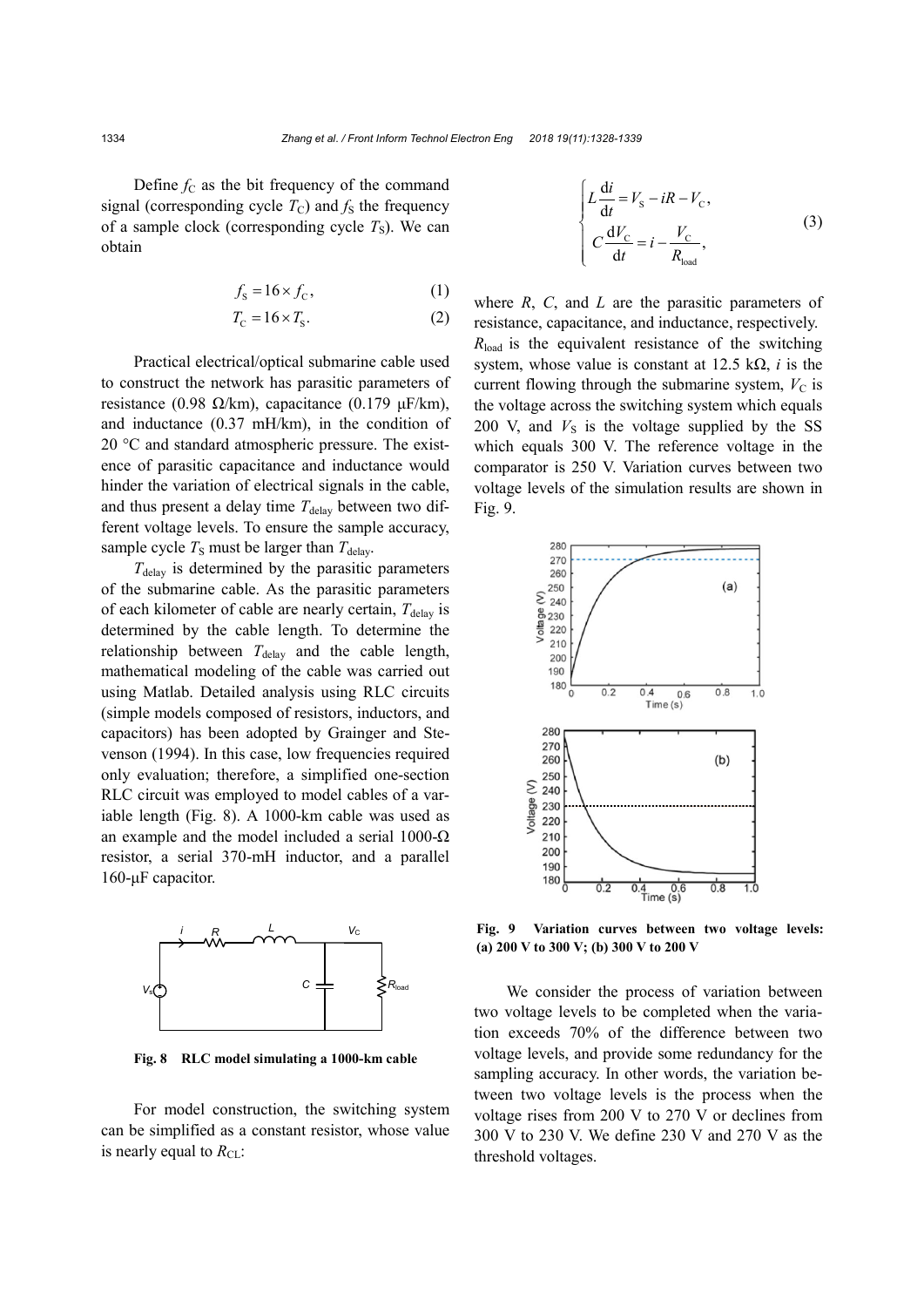When the cable reaches a certain length, the parasitic resistance of the cable cannot be ignored because it will cause a voltage drop.  $V<sub>C</sub>$  is lower than  $V<sub>S</sub>$  when the system is stable:

$$
V_{\rm C} = V_{\rm S} \frac{R_{\rm load}}{R_{\rm load} + R}.
$$
 (4)

In this case, the stable voltages across the switching system are 186 V and 278 V. Delay time lengthens as the threshold voltage approaches the stable voltage. This phenomenon causes a difference between the rise delay time and fall delay time. As observed from the simulation results (Fig. 9), the rise delay time is about 0.366 s and the fall delay time is about 0.107 s. We define the larger time, namely, the rise delay time, as  $T_{\text{delay}}$ .

Fig. 10 shows the simulation results of the relationship between  $T_{\text{delay}}$  and cable length.  $T_{\text{delay}}$  increases with the cable length at an approximate exponential rate. When the cable reaches a certain length,  $T_{\text{delay}}$  becomes very large.



**Fig. 10** Relationship between  $T_{delay}$  and cable length

*T*delay is known for guaranteeing command recognition; thus, the duration of each command signal's bit  $T_c$  must be larger than 16 times  $T_{\text{delay}}$ . In addition, the maximum bit frequency  $f_C$  of the coded voltage signal is determinate.

## **3 Tests**

A prototype based on the switching method was built in a laboratory to validate its functionality and reliability. In simulating practical application conditions, a test platform composed of 15 RLC circuits was constructed to simulate a 150-km submarine

cable. Considering the parasitic parameters of the cable, each RLC mode consisted of a serial 10-Ω resistor, a serial 3.7-mH inductor, and a parallel 1.6-μF capacitor to simulate a 10-km submarine cable. During the test, the switching system was constructed at the end of the model cable (Fig. 11).



**Fig. 11 Test platform with a 150-km model cable**

A constant voltage DC source was employed as the power feeding equipment (PFE) to supply command signals to the platform (Fig. 12a). As analyzed previously,  $T_{\text{delay}}$  between two voltage levels is about 0.0046 s when the command signal is transmitted through the 150-km submarine cable. Therefore, the duration of each command signal's bit must be larger than 0.075 s to avoid identification errors. Limited by the maximum frequency of the PFE's output variation, we selected 1 Hz as the bit frequency of the command signal to test the switching system.

After testing the 150-km model cable in the laboratory, we had an opportunity to test the switching system in a practical 150-km submarine cable (Zhongtian Technology Submarine Cable Company Limited) to validate the switching function (Fig. 12b).



**Fig. 12 Function test: (a) test with a 150-km mode**l **cable; (b) test with a practical 150-km submarine cable**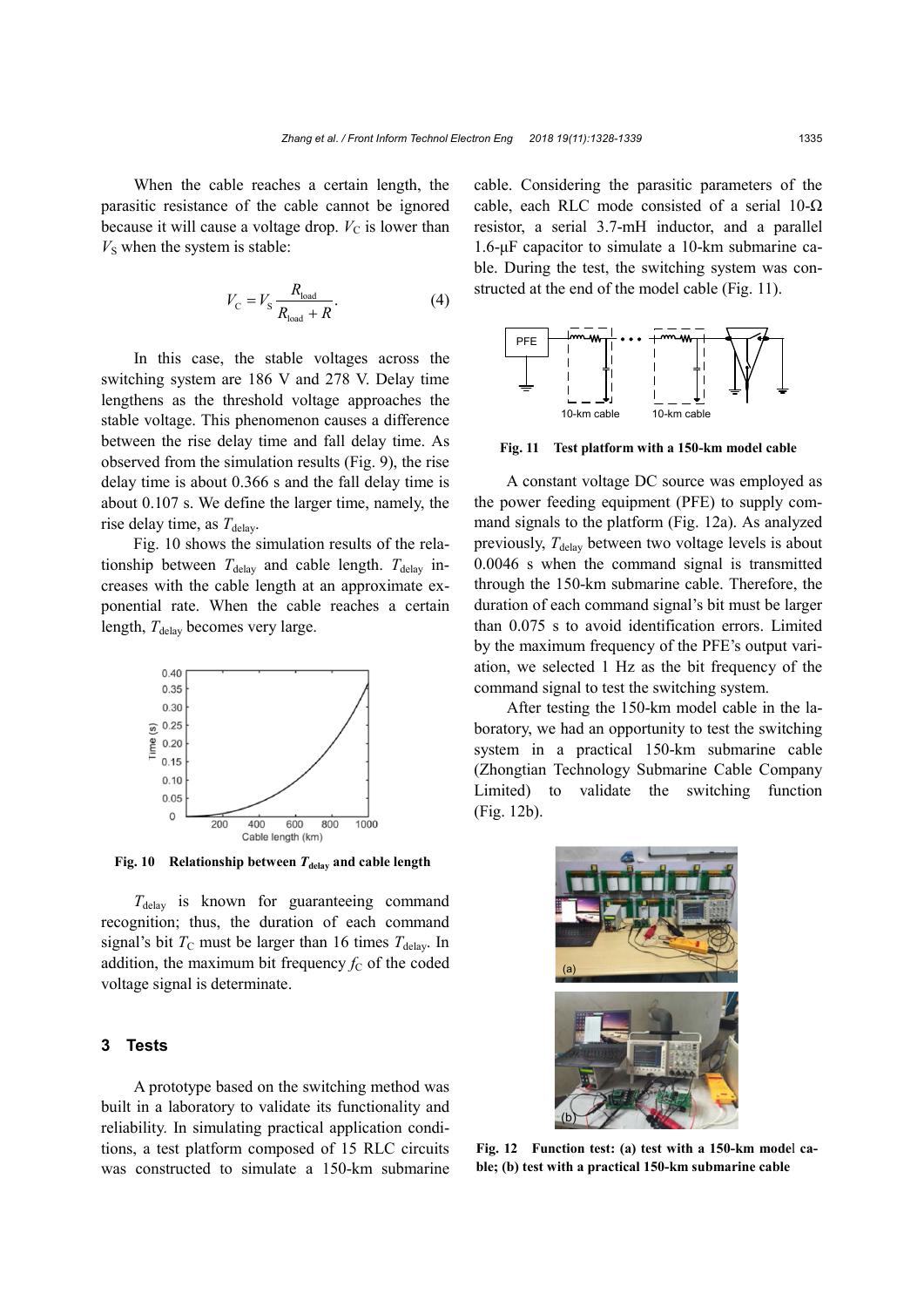## **3.1 Test with the 150-km model cable**

In this case, 200 V and 300 V were selected as the two voltage levels and the reference voltage in the comparator was 250 V. Therefore, the practical voltages across the switching system were about 197.6 V and 296.4 V.

The condition in which the latch-type vacuum interrupter operates is that the voltage across the solenoid must be maintained above 16 V for at least 15 ms. An energy-storage capacitor connected in parallel with each solenoid was configured in each drive circuit to provide the energy to drive the solenoid. Before a response to the command signal was made, sufficient time was provided for the energystorage capacitor to store sufficient energy. As the energy storage time was about 15 s and each command signal would last 10 s, the duration of slack bit before each command signal had to be longer than 5 s.

Address ID of the switch system was '10101'. Four command signals were sent in sequence to the switching system. The test results are shown in Fig. 13.

Channel 1 (blue line) represents the input command signals across the switching system. Channel 2 (cyan line) represents the voltage across the energystorage capacitor for the closing solenoid. Channel 3 (red line) and channel 4 (green line) represent the voltage across the interrupter's closing and opening solenoids, respectively.

Before the switching system could respond to a command, the voltage across the energy-storage capacitor was already about 22.7 V; thus, the energy was sufficient to drive the interrupters' solenoids (Fig. 13). Fig. 13a shows the command signal to close the interrupter. When the switch controller received the stop bit, the driving signal was sent to the corresponding drive circuit. The energy stored in the capacitor was released to the closing solenoid to close the interrupter of less than 3 ms, with a voltage pulse across the closing solenoid at the same time. In general, the driving signal from the switch controller would last 100 ms, which was sufficient for the drive circuit to drive the solenoid. Subsequently, the capacitor restarted to store energy for the next command signal. During the operation, no action was performed by the opening solenoid. Fig. 13b shows the command signal to open the interrupter. Similar



**Fig. 13 Test results with a 150-km model cable: (a) command to a close interrupter; (b) command to an open interrupter; (c) command with a wrong parity bit; (d) command with non-corresponding address information**

References to color refer to the online version of this figure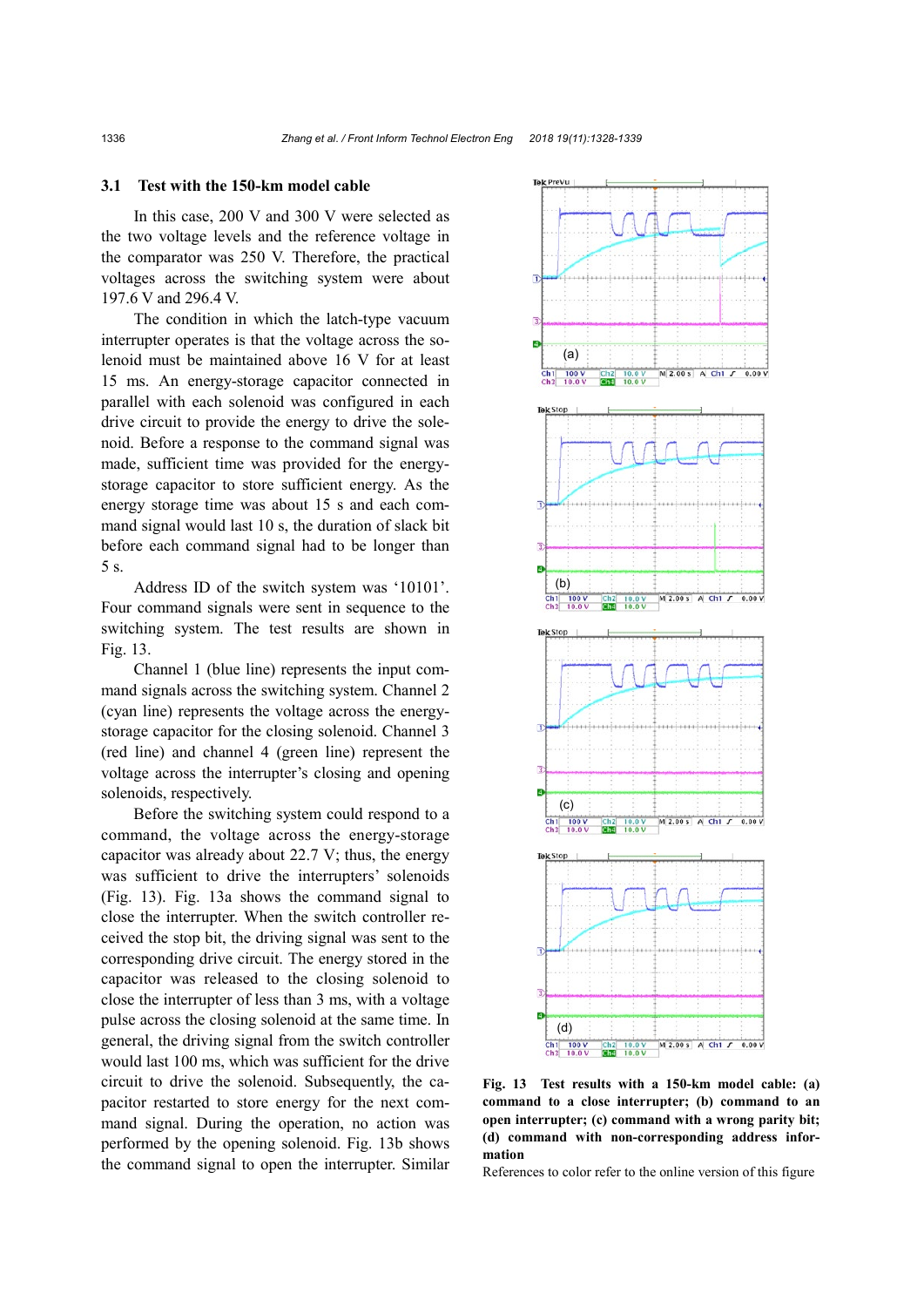to Fig. 13a, a voltage pulse across the opening solenoid indicated that the energy stored in the capacitor was released to the opening solenoid to open the interrupter. Correspondingly, no action was performed by the closing solenoid and its energy-storage capacitor. Figs. 13c and 13d show two cases of wrong command signals; Fig. 13c shows a command signal with a wrong parity bit, and Fig. 13d shows a command signal with non-corresponding address information '11010'. Neither of the two command signals would trigger the operation of the interrupter.

Reliability is the first priority for a submarine system. Thus, a durability test was conducted by cyclically transmitting different command signals and continuously once every 20 s for a total of 24 h to validate the reliability. The opening and closing solenoids were driven 2160 times. During the test, no miss operations were monitored. Given that, faults and maintenance are rarely observed during the lifetime of a seafloor observatory, and the switching circuits operate only a few times. The durability test can sufficiently validate the reliability of the switching system. The temperature of the switching system was monitored once every 10 min in the first hour and then once every hour with thermal imaging to test whether unreasonable heating points were present that may affect the component's lifetime. Consistent with the analysis of the switching circuit, the main heating point was  $R_{CL}$ . The temperature of  $R_{CL}$ gradually rose and was maintained at about 58.0 °C after 30 min, which is reasonable for the component.

# **3.2 Test with a practical 150**-**km submarine cable**

The test process was similar to that of the 150-km model cable test in the laboratory. Unlike in the laboratory test, four high-voltage diodes (D1, D2, D3, and D4) were constructed in a printed circuit board that routed the switching system to simulate the practical application environment (Fig. 4). The four high-voltage diodes adopted different components according to their different application requirements. The repetitive peak reverse voltage of D1 and D3 was 16 kV, as the normal operation voltage was 10 kV. Their peak on-state voltage was very small to avoid the increase in difference between PFE's and switching system's voltages. The other two high-voltage diodes (D2 and D4) selected the diode with 800 V repetitive peak reverse voltage and a high mean on-state current, as the current can be as

high as 10 A in the normal operation of the network.

Four command signals were sent to the switching system in sequence. The test results are shown in Fig. 14. The four signal channels represent the same information as for the test results with the 150-km model cable.



**Fig. 14 Test results with a practical 150**-**km submarine cable: (a) command to a close interrupter; (b) command to an open interrupter; (c) command with a wrong parity bit; (d) command with non-corresponding address information**

References to color refer to the online version of this figure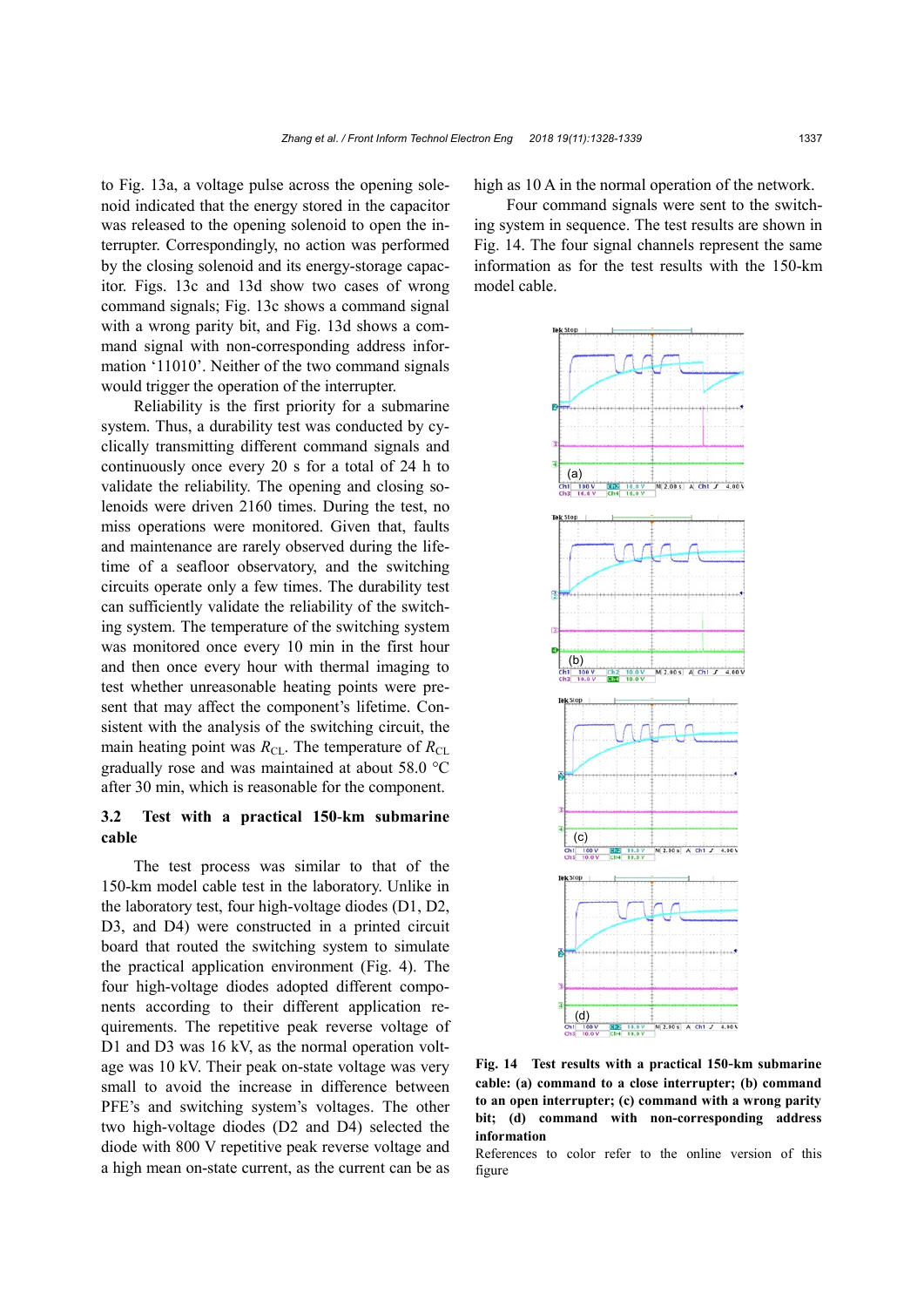The function of the switching system was validated with the 150-km practical submarine cable. No apparent difference was observed in comparison with the test results from the 150-km model cable. Limited by the test time permitted by the company, only 10 circulations of the four command signals were transmitted to the switching system. No miss operations were monitored during the entire test.

## **4 Discussion and conclusions**

An actively switching method for cable switching and fault isolation of cabled seafloor observatories based on a coded voltage signal was proposed in this study. Operating at zero current and nearly zero voltage maximizes the lifetime of the interrupters depending on the design. The series of tests on the established prototype validated the functionality and reliability of the system. Before the switching system is constructed in a large-scale observatory involving hundreds or even thousands of kilometers of cable, the following considerations must be addressed:

1. The switching system was directly configured based on the network power transmission path without additional cable or devices, and the communication link between an SS and switching systems was one-way. Therefore, the state of the interrupters was unobservable by the operation staff. In the laboratory tests, a multimeter was used to validate whether the corresponding interrupter accurately operated. In practical applications, the insulation resistance of the network, the voltage and current of the SS in the normal operation mode, and the communication between the SS and the objective node can indicate whether a specific section is isolated under the premise of the network topology.

2. In laboratory tests, T<sub>dealy</sub> presented in Figs. 13 and 14 actually reflected the adjustment time of the output of the PFE, which should also be considered in practical operations. When the cable is quite long,  $T_{\text{delay}}$  of the farthest switching system can reach up to seconds, and therefore each command signal must continue for several minutes or even longer to guarantee the reliability of command recognition.

3. Some natural phenomena, such as tides, steady ocean water flows, telluric currents, and geomagnetic fluctuations associated with solar diurnal variation, may introduce fluctuating current in a large-scale seafloor network (Meloni et al., 1983). The general induced voltage is usually less than 1 mV/km, which is much smaller than the difference between two voltage levels. This noise does not affect this switching method on a powered cabled system. However, intense solar storms may induce extra high potential on the long cable and destroy the insulation, as sometimes the phenomenon occurs with terrestrial power grids. Parallel to the switching systems, certain surge suppression circuits could be configured to release the energy induced by solar storms and protect the switching systems in practical applications.

4. The number of controllable switching systems is also limited by the voltage rating of the cable. As the number of switching systems increases, the current flowing through the cable also increases, resulting in a voltage decline between the SS and the farthest switching system. To accurately recognize the command signal, the interval between the two voltage levels must be large. As the voltage rating of a cable is normally 10 kV, there can be tens or even hundreds of switching systems, which is sufficient.

5. In practical operations, fault or maintenance work is rare and happens only a few times over the project lifetime. Some operations are common and their control targets are all switching systems, including closing all backbone cable interrupters and closing and opening all spur cable interrupters. To reduce the configuration time, a special address ID would be selected. All switching systems would respond to command signals with the special address ID.

6. The scheme proposed in this study may not be the optimal signal processing scheme but a suitable scheme considering the hardware configuration requirements and the amount of controller's consumption.

With these considerations, additional tests, such as function tests with a practical submarine cable and observation nodes, must be performed as the next step to fully validate the compatibility of the switching system with a unique submarine environment.

#### **References**

Aguzzi J, Mànuel A, Condal F, et al., 2011. The new Seafloor Observatory (OBSEA) for remote and long-term coastal ecosystem monitoring. *Sensors*, 11(6):5850-5872.